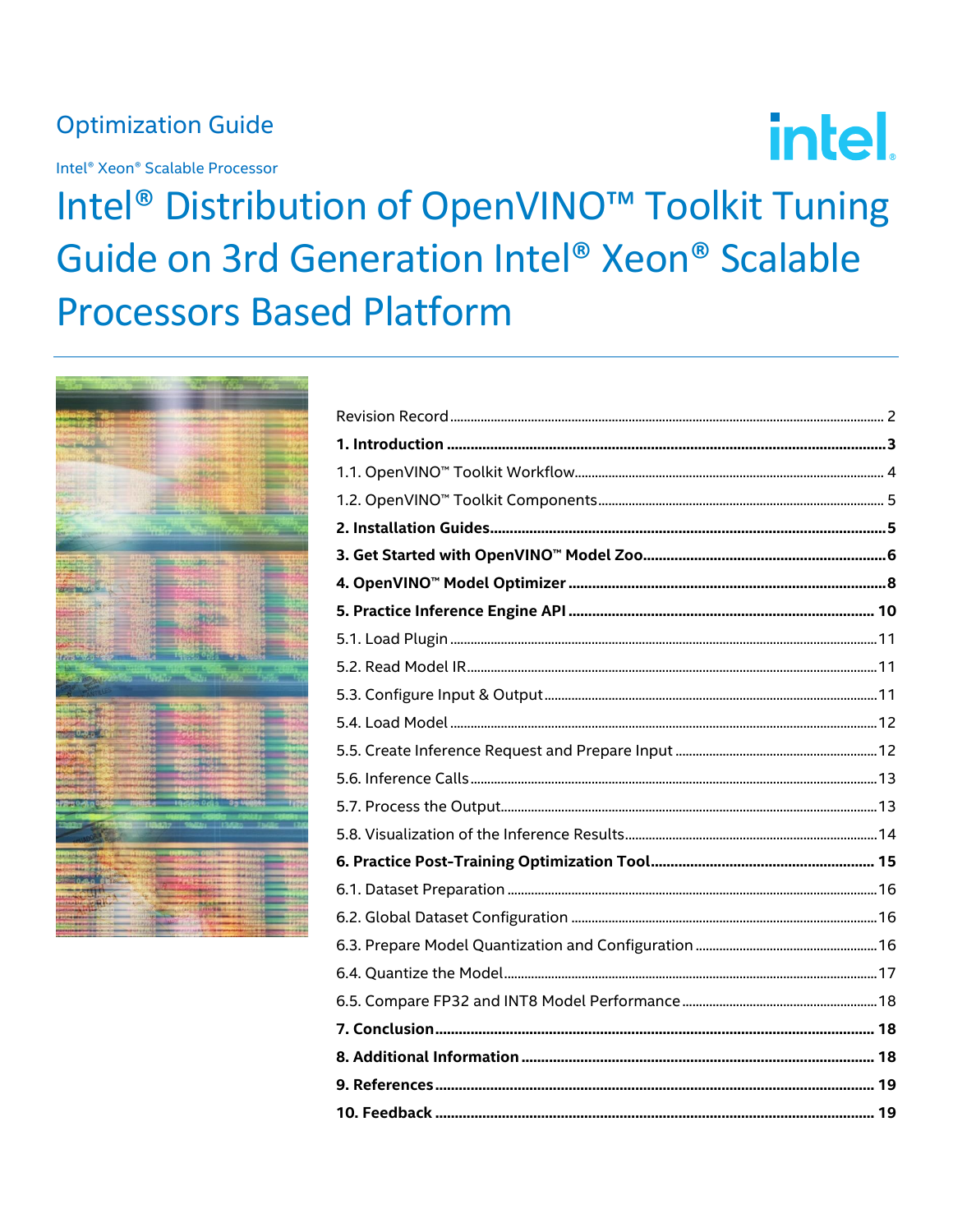# Revision Record

<span id="page-1-0"></span>

| Date     | Rev. | <b>Description</b> |
|----------|------|--------------------|
| 08/15/21 | 1.0  | Initial Release    |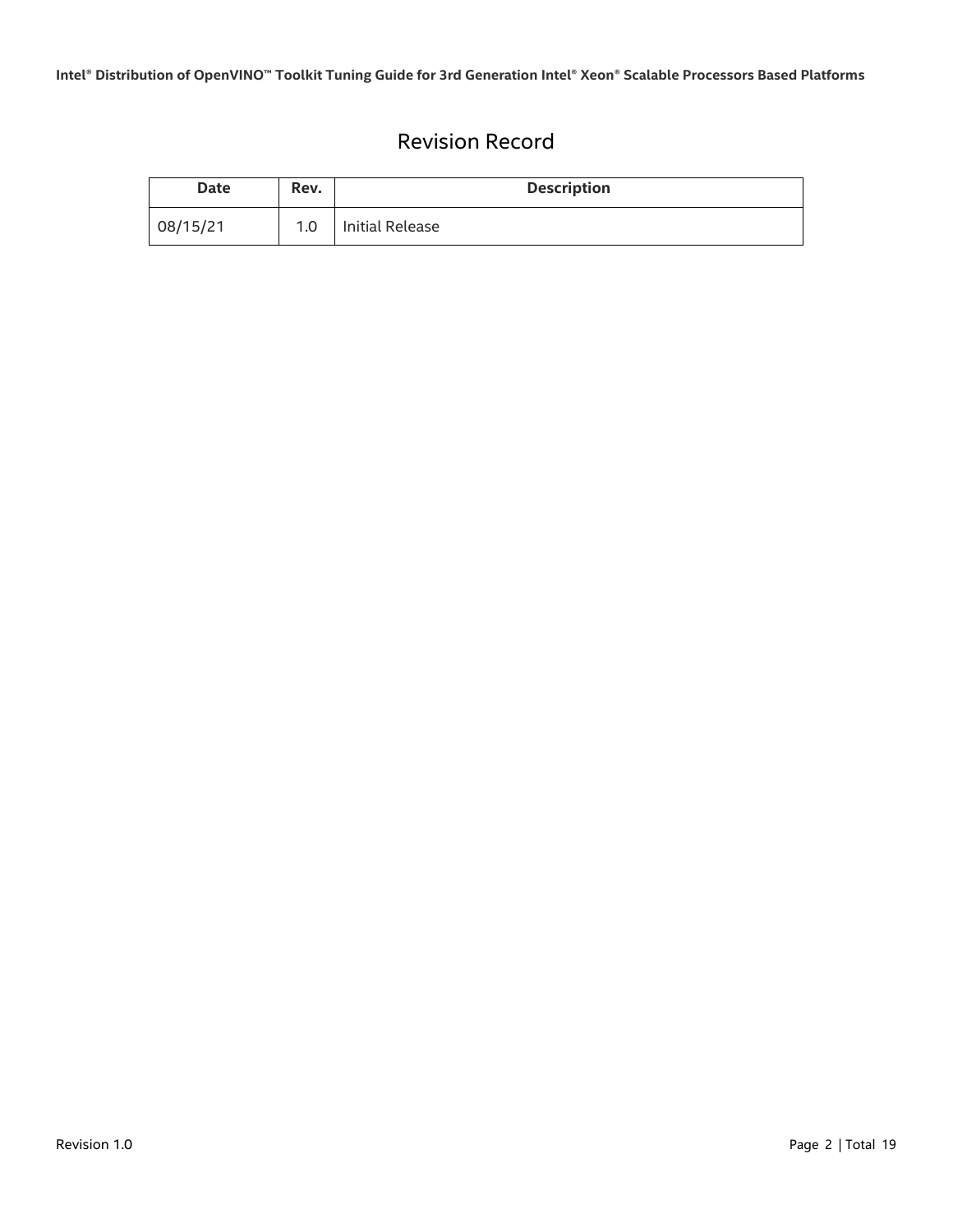# <span id="page-2-0"></span>1. Introduction

This guide is targeted towards users who are already familiar with Intel® Distribution of OpenVINO™ toolkit and provides pointers and system setting for hardware and software that will provide the best performance for most situations. However, please note that we rely on the users to carefully consider these settings for their specific scenarios, since Intel® Distribution of OpenVINO™ toolkit can be deployed in multiple ways and this is a reference to one such use-case.

OpenVINO™ toolkit is a comprehensive toolkit for quickly developing applications and solutions that solve a variety of tasks including emulation of human vision, automatic speech recognition, natural language processing, recommendation systems, and many others. Based on latest generations of artificial neural networks, including Convolutional Neural Networks (CNNs), recurrent and attention-based networks, the toolkit extends computer vision and non-vision workloads across Intel® hardware, maximizing performance. It accelerates applications with highperformance, AI and deep learning inference deployed from edge to cloud.

OpenVINO™ toolkit:

- Enables CNN-based deep learning inference on the edge
- Supports heterogeneous execution across an Intel® CPU, Intel® Integrated Graphics, Intel® Neural Compute Stick 2 and Intel® Vision Accelerator Design with Intel® Movidius™ VPUs
- Speeds time-to-market via an easy-to-use library of computer vision functions and pre-optimized kernels
- Includes optimized calls for computer vision standards, including OpenCV\* and OpenCL™

**3rd Gen Intel**® **Xeon**® **Scalable processors** deliver industry-leading, workload-optimized platforms with built-in AI acceleration, providing a seamless performance foundation to help speed data's transformative impact, from the multicloud to the intelligent edge and back.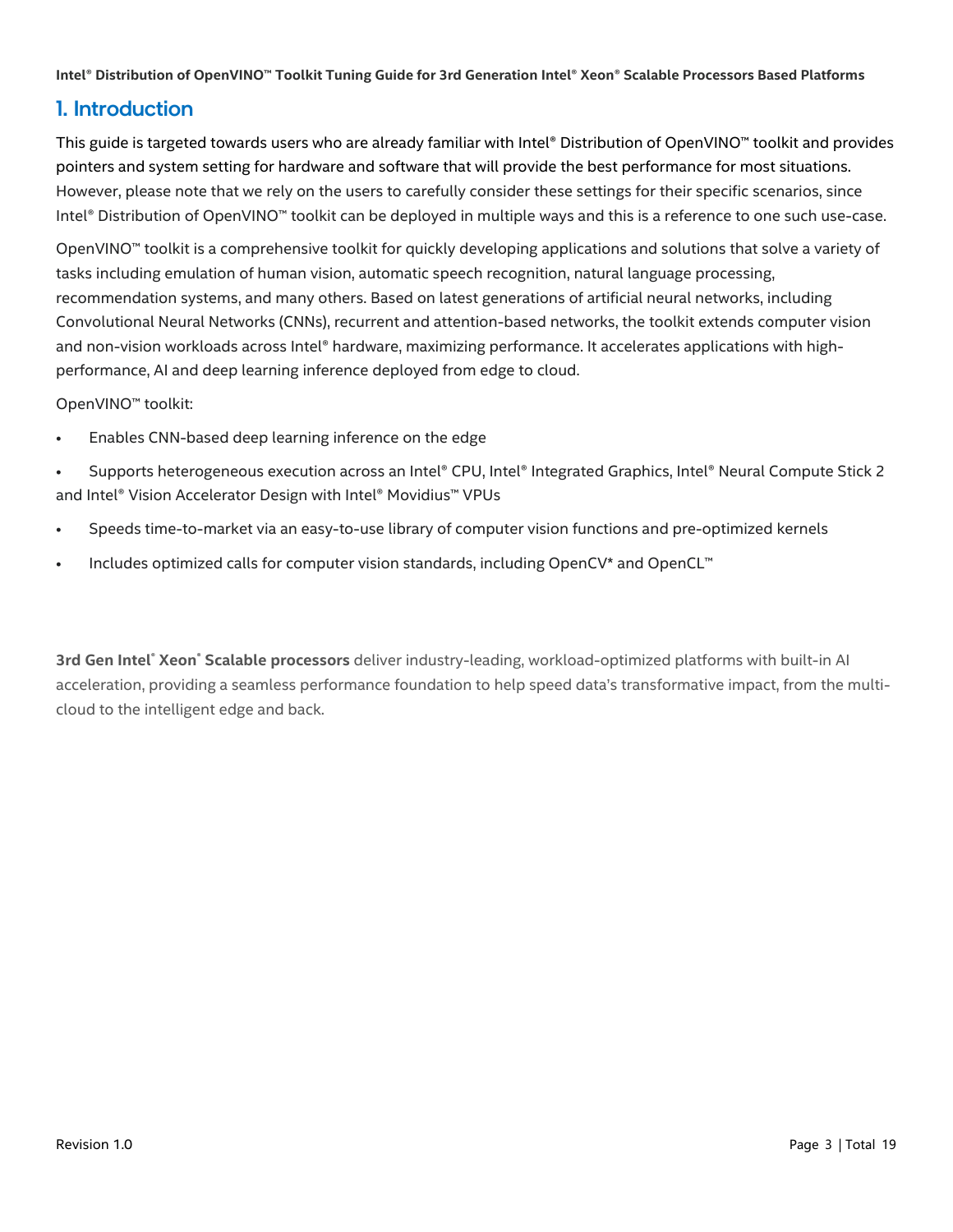## <span id="page-3-0"></span>1.1. OpenVINO™ Toolkit Workflow

The following diagram illustrates the typical OpenVINO™ workflow:



*Figure 1: Typical OpenVINO™ workflo[w](https://docs.openvinotoolkit.org/latest/index.html#openvino_toolkit_components)1*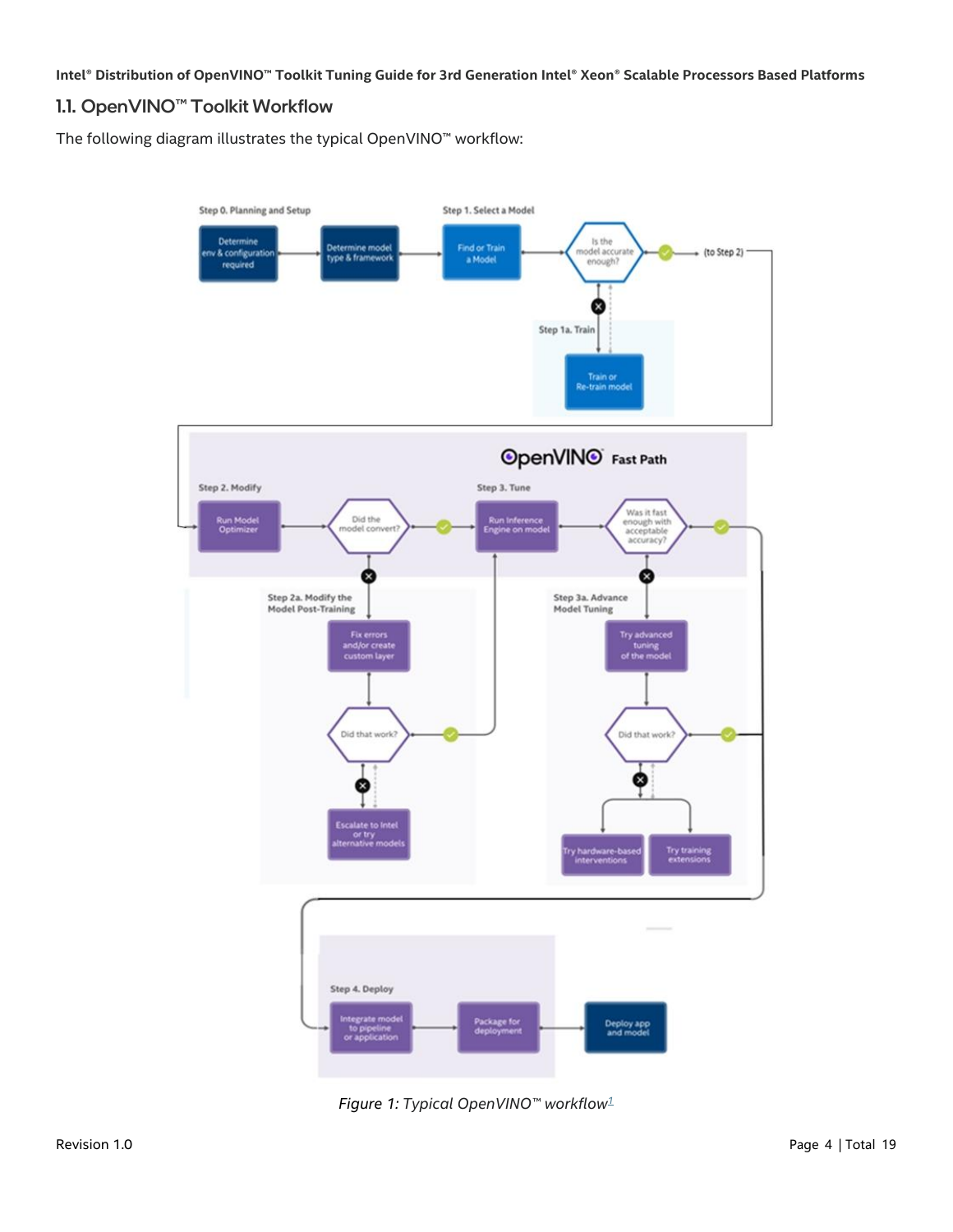## <span id="page-4-0"></span>1.2. OpenVINO™ Toolkit Components

Intel® Distribution of OpenVINO™ toolkit includes the following components:

- [Deep Learning Model Optimizer](https://docs.openvinotoolkit.org/latest/openvino_docs_MO_DG_Deep_Learning_Model_Optimizer_DevGuide.html) A cross-platform command-line tool for importing models and preparing them for optimal execution with the Inference Engine. The Model Optimizer imports, converts, and optimizes models, which were trained in popular frameworks, such as Caffe\*, TensorFlow\*, MXNet\*, Kaldi\*, and ONNX\*.
- [Deep Learning Inference Engine](https://docs.openvinotoolkit.org/latest/openvino_docs_IE_DG_Deep_Learning_Inference_Engine_DevGuide.html) A unified API to allow high performance inference on many hardware types including Intel® CPU, Intel® Integrated Graphics, Intel® Neural Compute Stick 2, Intel® Vision Accelerator Design with Intel® Movidius™ vision processing unit (VPU).
- [Inference Engine Samples](https://docs.openvinotoolkit.org/latest/openvino_docs_IE_DG_Samples_Overview.html) A set of simple console applications demonstrating how to use the Inference Engine in your applications.
- [Deep Learning Workbench](https://docs.openvinotoolkit.org/latest/workbench_docs_Workbench_DG_Introduction.html) A web-based graphical environment that allows you to easily use various sophisticated OpenVINO™ toolkit components.
- [Post-Training Optimization tool](https://docs.openvinotoolkit.org/latest/pot_README.html) A tool to calibrate a model and then execute it in the INT8 precision.
- Additional Tools A set of tools to work with your models including [Benchmark App,](https://docs.openvinotoolkit.org/latest/openvino_inference_engine_tools_benchmark_tool_README.html) [Cross Check](https://docs.openvinotoolkit.org/latest/openvino_inference_engine_tools_cross_check_tool_README.html) Tool, [Compile](https://docs.openvinotoolkit.org/latest/openvino_inference_engine_tools_compile_tool_README.html)  [tool.](https://docs.openvinotoolkit.org/latest/openvino_inference_engine_tools_compile_tool_README.html)
- [Open Model Zoo](https://docs.openvinotoolkit.org/latest/omz_models_group_intel.html)
	- o [Demos](https://docs.openvinotoolkit.org/latest/omz_demos.html) Console applications that provide robust application templates to help you implement specific deep learning scenarios.
	- $\circ$  Additional Tools A set of tools to work with your models including [Accuracy Checker Utility](https://docs.openvinotoolkit.org/latest/omz_tools_accuracy_checker.html) and Model [Downloader.](https://docs.openvinotoolkit.org/latest/omz_tools_downloader.html)
	- o [Documentation for Pretrained Models](https://docs.openvinotoolkit.org/latest/omz_models_group_intel.html) Documentation for pretrained models that are available in the [Open Model Zoo repository.](https://github.com/opencv/open_model_zoo)
- Deep Learning Streamer (DL Streamer) Streaming analytics framework, based on GStreamer, for constructing graphs of media analytics components. DL Streamer can be installed by the Intel® Distribution of OpenVINO™ toolkit installer. Its open source version is available on [GitHub.](https://github.com/opencv/gst-video-analytics) For the DL Streamer documentation, see:
	- o [DL Streamer Samples](https://docs.openvinotoolkit.org/latest/gst_samples_README.html)
	- o [API Reference](https://openvinotoolkit.github.io/dlstreamer_gst/)
	- o [Elements](https://github.com/opencv/gst-video-analytics/wiki/Elements)
	- o [Tutorial](https://github.com/opencv/gst-video-analytics/wiki/DL%20Streamer%20Tutorial)
- [OpenCV](https://docs.opencv.org/master/) OpenCV\* community version compiled for Intel® hardware
- [Intel® Media SDK](https://software.intel.com/en-us/media-sdk) (in Intel® Distribution of OpenVINO™ toolkit for Linux only) ([https://docs.openvinotoolkit.org/2021.1/index.html\)](https://docs.openvinotoolkit.org/2021.1/index.html)

For building the Inference Engine from the source code, see the [build instructions.](https://github.com/openvinotoolkit/openvino/wiki/BuildingCode)

# <span id="page-4-1"></span>2. Installation Guides

Please follow the steps below to install OpenVINO™ and configure the third-party dependencies based on your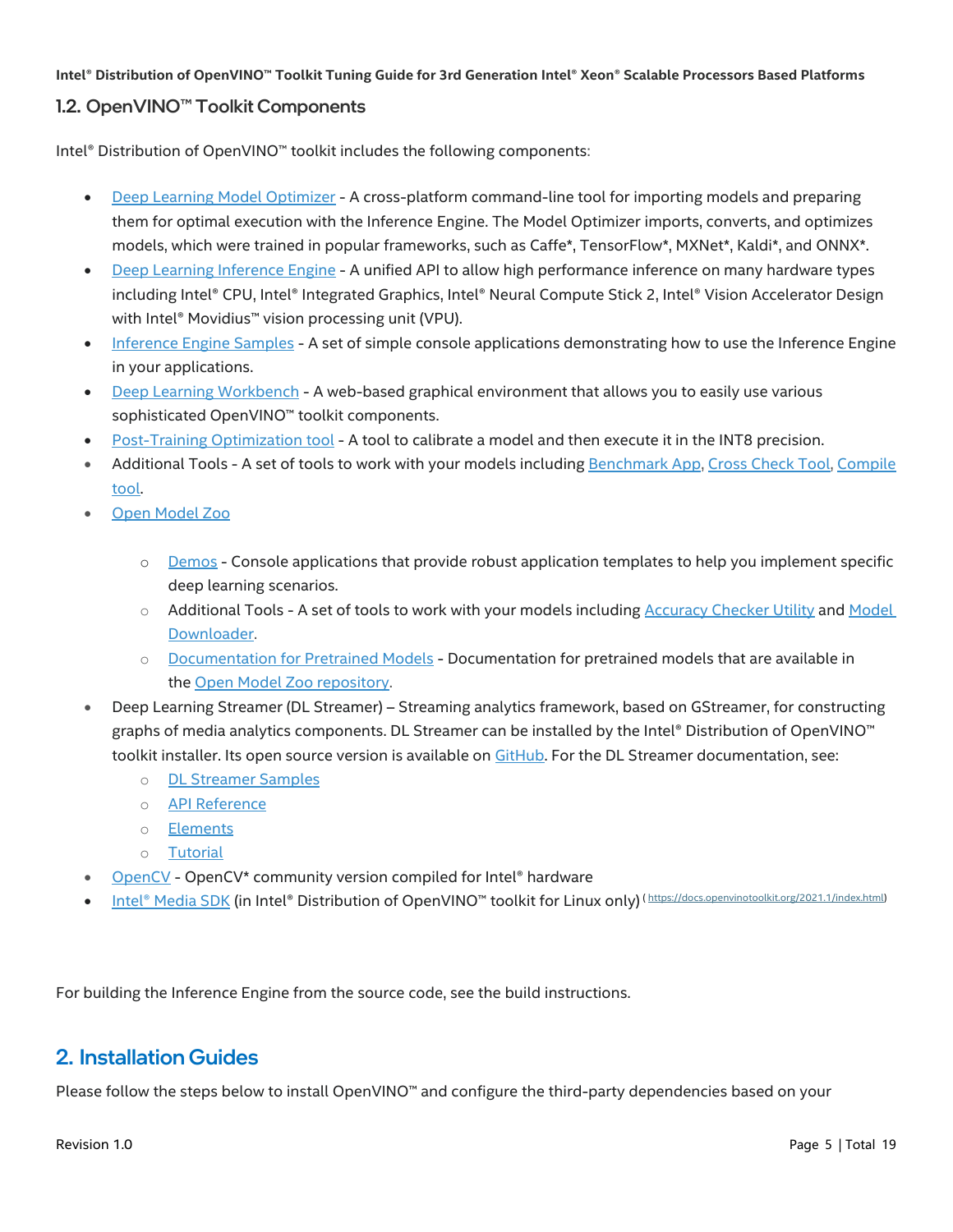**Intel® Distribution of OpenVINO™ Toolkit Tuning Guide for 3rd Generation Intel® Xeon® Scalable Processors Based Platforms** preference. Please look at the [Target System Platform requirements](https://software.intel.com/content/www/us/en/develop/tools/openvino-toolkit/system-requirements.html) before installation.

| OS Based                                                                                                                 | Install from Images and Repositories                                                                                                                          |
|--------------------------------------------------------------------------------------------------------------------------|---------------------------------------------------------------------------------------------------------------------------------------------------------------|
| Download Page:<br>https://software.intel.com/en-<br>us/openvino-toolkit/choose-<br>download<br><b>Linux</b><br>$\bullet$ | <b>Docker</b><br>۰<br>Docker with DL Workbench<br>$\bullet$<br><b>APT</b><br>$\bullet$<br><b>YUM</b><br>۰<br><b>Anaconda Cloud</b><br>$\bullet$<br>Yocto<br>۰ |
| <b>Windows</b><br>macOS<br><b>Raspbian OS</b>                                                                            | PvPI                                                                                                                                                          |

# <span id="page-5-0"></span>3. Get Started with OpenVINO™ Model Zoo

The Open Model Zoo is part of Intel® Distribution of OpenVINO™ toolkit which includes optimized deep learning models and a set of demos to expedite development of high-performance deep learning inference applications. You can use these free pre-trained models instead of training your own models to speed-up the development and production deployment process.

To check the currently available models, you can use [Model Downloader](https://docs.openvinotoolkit.org/latest/omz_tools_downloader.html) as a very handy tool. It is a set of python scripts that can help you browse and download these pre-trained models. Other automation tools also available to leverage:

- downloader.py (model downloader) downloads model files from online sources and, if necessary, patches them to make them more usable with Model Optimizer.
- converter.py (model converter) converts the models that are not in the Inference Engine IR format into that format using Model Optimizer.
- quantizer.py (model quantizer) quantizes full-precision models in the IR format into low-precision versions using Post-Training Optimization Toolkit.
- info\_dumper.py (model information dumper) prints information about the models in a stable machinereadable format

You can run the downloader.py as shown below. Note that the following example is conducted on a Linux\* machine with source installation. If you plan to use it on a different setting, please change the path of the tools accordingly.

python3 /opt/intel/openvino\_2021/deployment\_tools/open\_model\_zoo/tools/downloader/downloader.py --help usage: downloader.py [-h] [--name PAT[,PAT...]] [--list FILE.LST] [--all] [--print\_all] [--precisions PREC[,PREC...]] [-o DIR] [--cache\_dir DIR] [--num\_attempts N]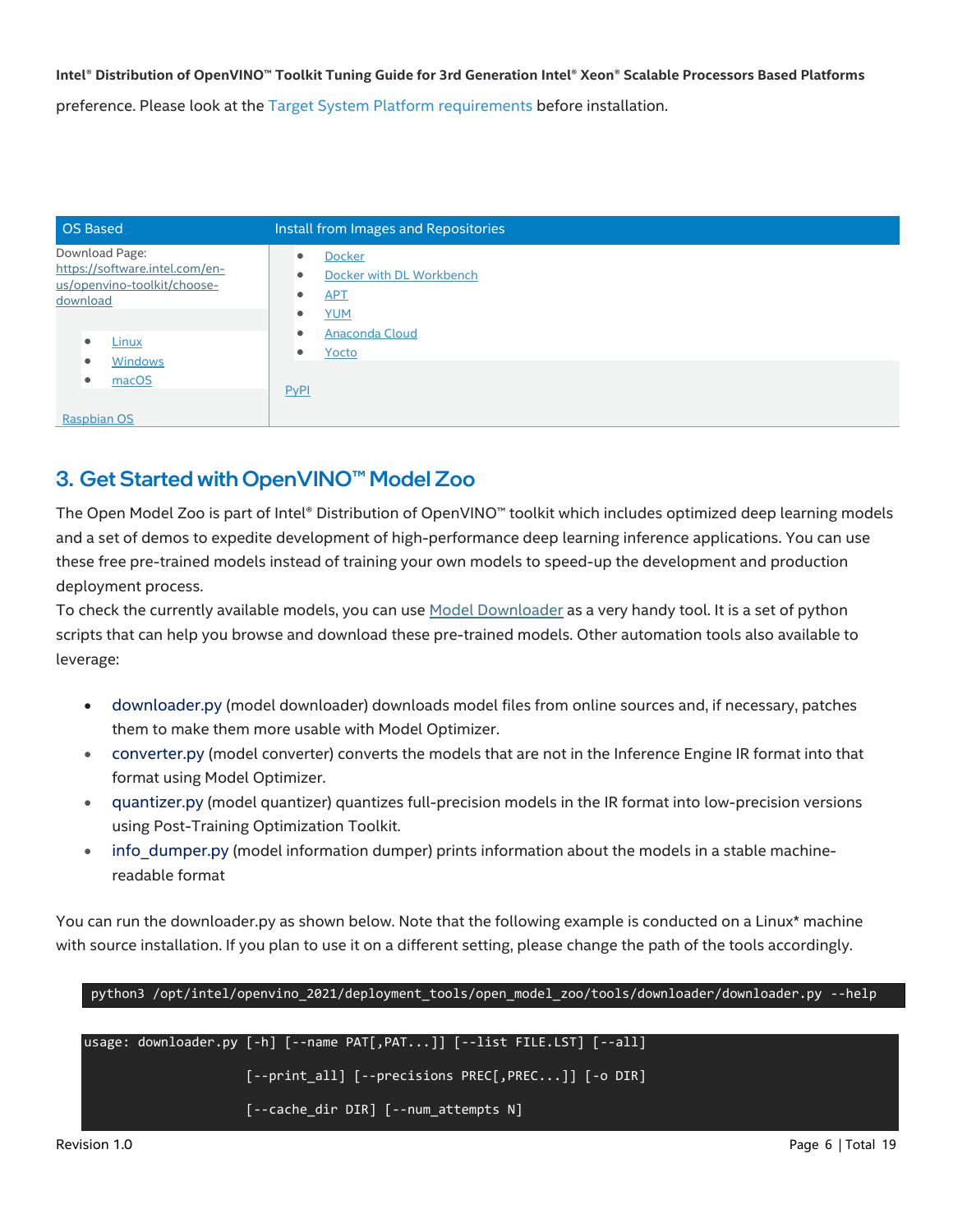|                               | [--progress_format {text,json}] [-j N]                 |  |  |  |
|-------------------------------|--------------------------------------------------------|--|--|--|
| optional arguments:           |                                                        |  |  |  |
| -h, --help                    | show this help message and exit                        |  |  |  |
| --name PAT[,PAT]              | download only models whose names match at least one of |  |  |  |
|                               | the specified patterns                                 |  |  |  |
| --list FILE.LST               | download only models whose names match at least one of |  |  |  |
|                               | the patterns in the specified file                     |  |  |  |
| $--a11$                       | download all available models                          |  |  |  |
| --print all                   | print all available models                             |  |  |  |
| --precisions PREC[, PREC]     |                                                        |  |  |  |
|                               | download only models with the specified precisions     |  |  |  |
|                               | (actual for DLDT networks)                             |  |  |  |
| -o DIR, --output_dir DIR      |                                                        |  |  |  |
|                               | path where to save models                              |  |  |  |
| --cache dir DIR               | directory to use as a cache for downloaded files       |  |  |  |
| --num attempts N              | attempt each download up to N times                    |  |  |  |
| --progress_format {text,json} |                                                        |  |  |  |
|                               | which format to use for progress reporting             |  |  |  |
| -j N, --jobs N                | how many downloads to perform concurrently             |  |  |  |

You can use the parameter --print\_all to see which pre-trained models are supported by the current version of OpenVINO for download. We will choose a classical computer vision network to detect the target picture. With the command below, we will download ssd\_mobilenet\_v1\_coco using [Model Downloader.](https://docs.openvinotoolkit.org/latest/omz_tools_downloader.html)

python3 /opt/intel/openvino\_2021/deployment\_tools/open\_model\_zoo/tools/downloader/downloader.py --name ssd\_mobilenet\_v1\_coco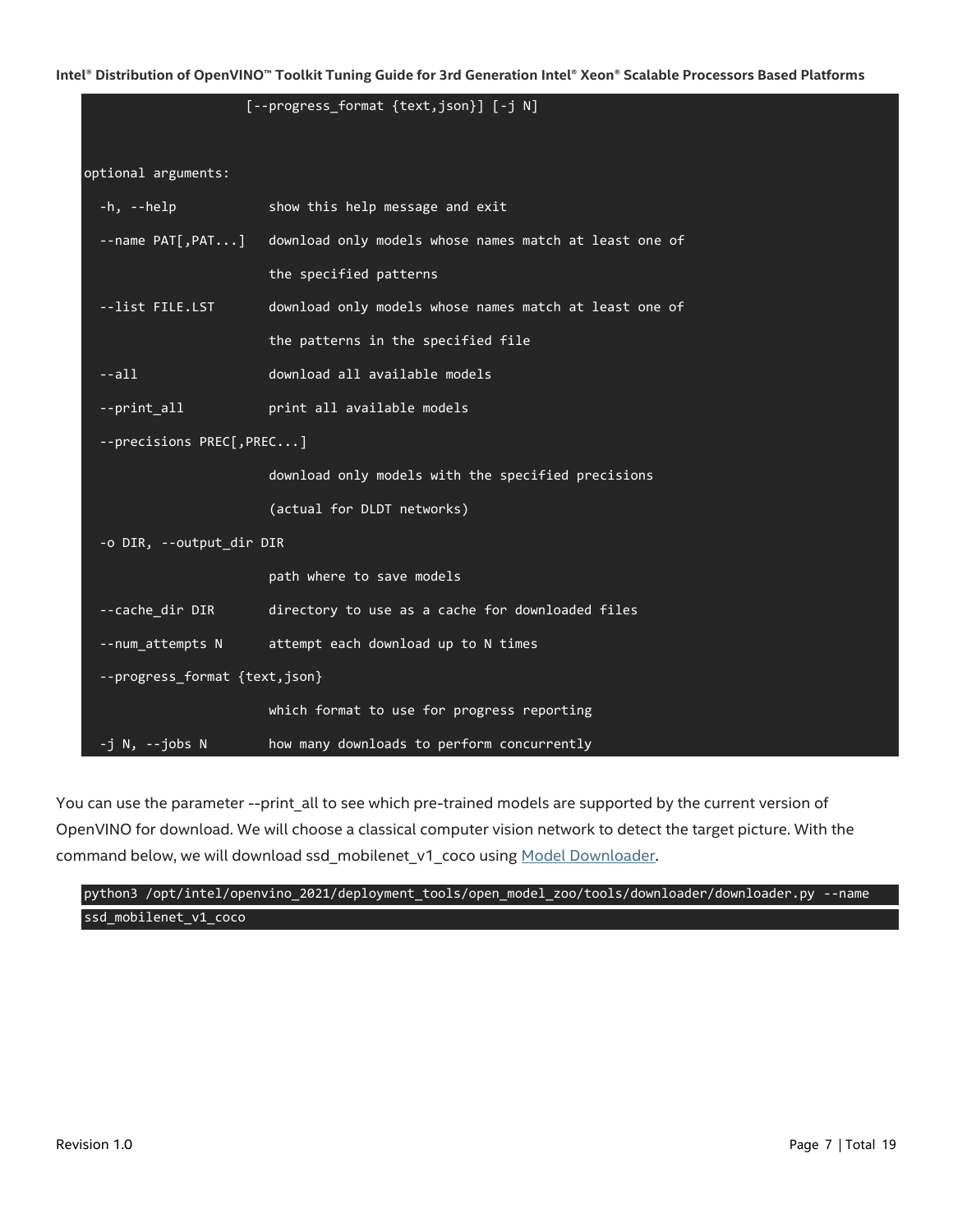# <span id="page-7-0"></span>4. OpenVINO™ Model Optimizer

Model Optimizer is a cross-platform command-line tool that facilitates the transition between the training and deployment environment, performs static model analysis, and adjusts deep learning models for optimal execution on end-point target devices. [\(https://docs.openvinotoolkit.org/2021.3/openvino\\_docs\\_MO\\_DG\\_Deep\\_Learning\\_Model\\_Optimizer\\_DevGuide.html\)](https://docs.openvinotoolkit.org/2021.3/openvino_docs_MO_DG_Deep_Learning_Model_Optimizer_DevGuide.html)

Model Optimizer process assumes you have a network model trained using a supported deep learning framework. The scheme below illustrates the typical workflow for deploying a trained deep learning model:



*Figure 2: Typical workflow for deploying a trained deep learning mode[l](https://docs.openvinotoolkit.org/2021.3/openvino_docs_MO_DG_Deep_Learning_Model_Optimizer_DevGuide.html)<sup>2</sup>*

- .xml Describes the network topology
- .bin Contains the weights and biases binary data.

To be able to convert ssd\_mobilenet\_v1\_coco model into IR, some model specific parameters are needed to be provided the Model Optimizer. Since we downloaded this model from Open Model Zoo, we also have created a yml file to provide model specific information in each file. Here is an example for ssd mobilenet v1 coco:

#### cat /opt/intel/openvino\_2021/deployment\_tools/open\_model\_zoo/models/public/ssd\_mobilenet\_v1\_coco/model.yml

The Model Downloader also contains another handy script 'converter.py' that helps us to accurately input the parameters of the downloaded model to the Model Optimizer (MO). We can use this script directly for model conversion and reduce the workload considerably.

```
python3 /opt/intel/openvino_2021/deployment_tools/open_model_zoo/tools/downloader/converter.py \
    --download dir=. \setminus--output dir=. \setminus --name=ssd_mobilenet_v1_coco \
     --dry_run
```
We can either let "converter.py" convert the model directly or use the MO execution parameters that are generated by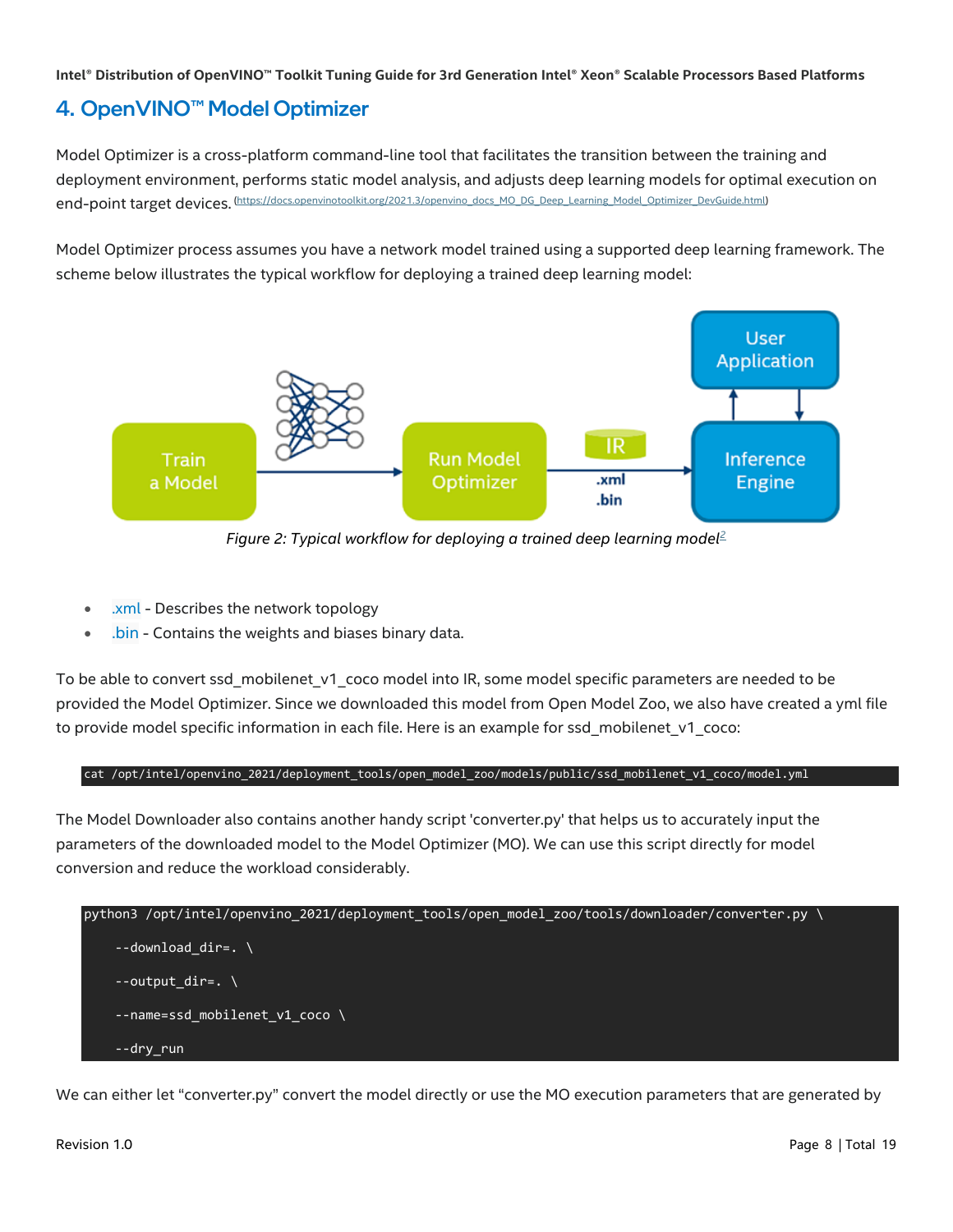**Intel® Distribution of OpenVINO™ Toolkit Tuning Guide for 3rd Generation Intel® Xeon® Scalable Processors Based Platforms** the command above and use it when running MO.

```
python3 /opt/intel/openvino/deployment_tools/model_optimizer/mo.py \
        --framework=tf \
        --data_type=FP32 \
        --output_dir=public/ssd_mobilenet_v1_coco/FP32 \
       --model name=ssd mobilenet v1 coco \
        --reverse_input_channels \
       -input_shape=[1,300,300,3] \
        --input=image_tensor \
        --output=detection_scores,detection_boxes,num_detections \
   transformations_config=/opt/intel/openvino/deployment_tools/model_optimizer/extensions/front/tf/ssd_v2_su
   pport.json \
        --
   tensorflow_object_detection_api_pipeline_config=public/ssd_mobilenet_v1_coco/ssd_mobilenet_v1_coco_2018_0
   1 28/pipeline.config \setminus --input_model=public/ssd_mobilenet_v1_coco/ssd_mobilenet_v1_coco_2018_01_28/frozen_inference_graph.pb
Model Optimizer arguments:
```

```
Common parameters:
```

```
- Path to the Input Model:
/root/jupyter_root/public/ssd_mobilenet_v1_coco/ssd_mobilenet_v1_coco_2018_01_28/frozen_inference_graph.
pb
- Path for generated IR: /root/jupyter_root/public/ssd_mobilenet_v1_coco/FP32
- IR output name: ssd_mobilenet_v1_coco
- Log level: ERROR
- Batch: Not specified, inherited from the model
- Input layers: image_tensor
- Output layers: detection_scores,detection_boxes,num_detections
- Input shapes: [1,300,300,3]
- Mean values: Not specified
 Scale values: Not specified
```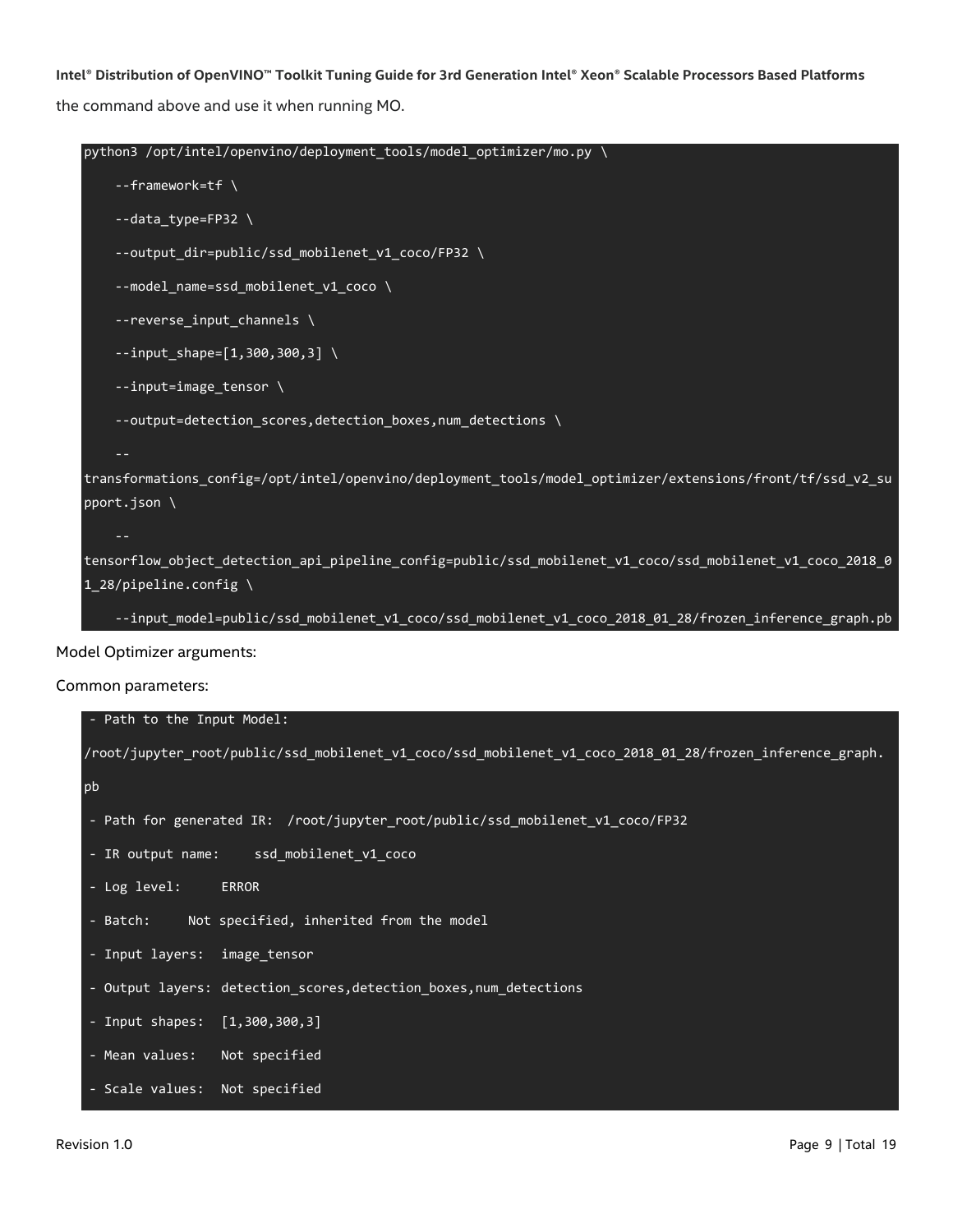| - Scale factor: Not specified                                                                         |
|-------------------------------------------------------------------------------------------------------|
| - Precision of IR:<br><b>FP32</b>                                                                     |
| - Enable fusing: True                                                                                 |
| - Enable grouped convolutions fusing: True                                                            |
| - Move mean values to preprocess section: None                                                        |
| - Reverse input channels:<br>True                                                                     |
| TensorFlow specific parameters:                                                                       |
| - Input model in text protobuf format:<br>False                                                       |
| - Path to model dump for TensorBoard: None                                                            |
| - List of shared libraries with TensorFlow custom layers implementation: None                         |
| - Update the configuration file with input/output node names:<br>None                                 |
| - Use configuration file used to generate the model with Object Detection API:                        |
| /root/jupyter_root/public/ssd_mobilenet_v1_coco/ssd_mobilenet_v1_coco_2018_01_28/pipeline.config      |
| - Use the config file:<br>None                                                                        |
| - Inference Engine found in: /opt/intel/openvino/python/python3.6/openvino                            |
| Inference Engine version: 2.1.2021.3.0-2787-60059f2c755-releases/2021/3                               |
| Model Optimizer version:<br>2021.3.0-2787-60059f2c755-releases/2021/3                                 |
| The Preprocessor block has been removed. Only nodes performing mean value subtraction and scaling (if |
| applicable) are kept.                                                                                 |
| [ SUCCESS ] Generated IR version 10 model.                                                            |
| [ SUCCESS ] XML file: /root/jupyter_root/public/ssd_mobilenet_v1_coco/FP32/ssd_mobilenet_v1_coco.xml  |
| [ SUCCESS ] BIN file: /root/jupyter_root/public/ssd_mobilenet_v1_coco/FP32/ssd_mobilenet_v1_coco.bin  |
| [ SUCCESS ] Total execution time: 47.92 seconds.                                                      |
| [ SUCCESS ] Memory consumed: 455 MB.                                                                  |

## <span id="page-9-0"></span>5. Practice Inference Engine API

After creating Intermediate Representation (IR) files using the Model Optimizer, use the Inference Engine to infer the result for a given input data. The Inference Engine is a 2C++ library with a set of C++ classes to infer input data (images) and get a result. The C++ library provides an API to read the Intermediate Representation, set the input and output formats, and execute the model on devices.

Inference Engine uses a plugin architecture. Inference Engine plugin is a software component that contains complete implementation for inference on a certain Intel® hardware device: CPU, GPU, VPU, FPGA, etc. Each plugin implements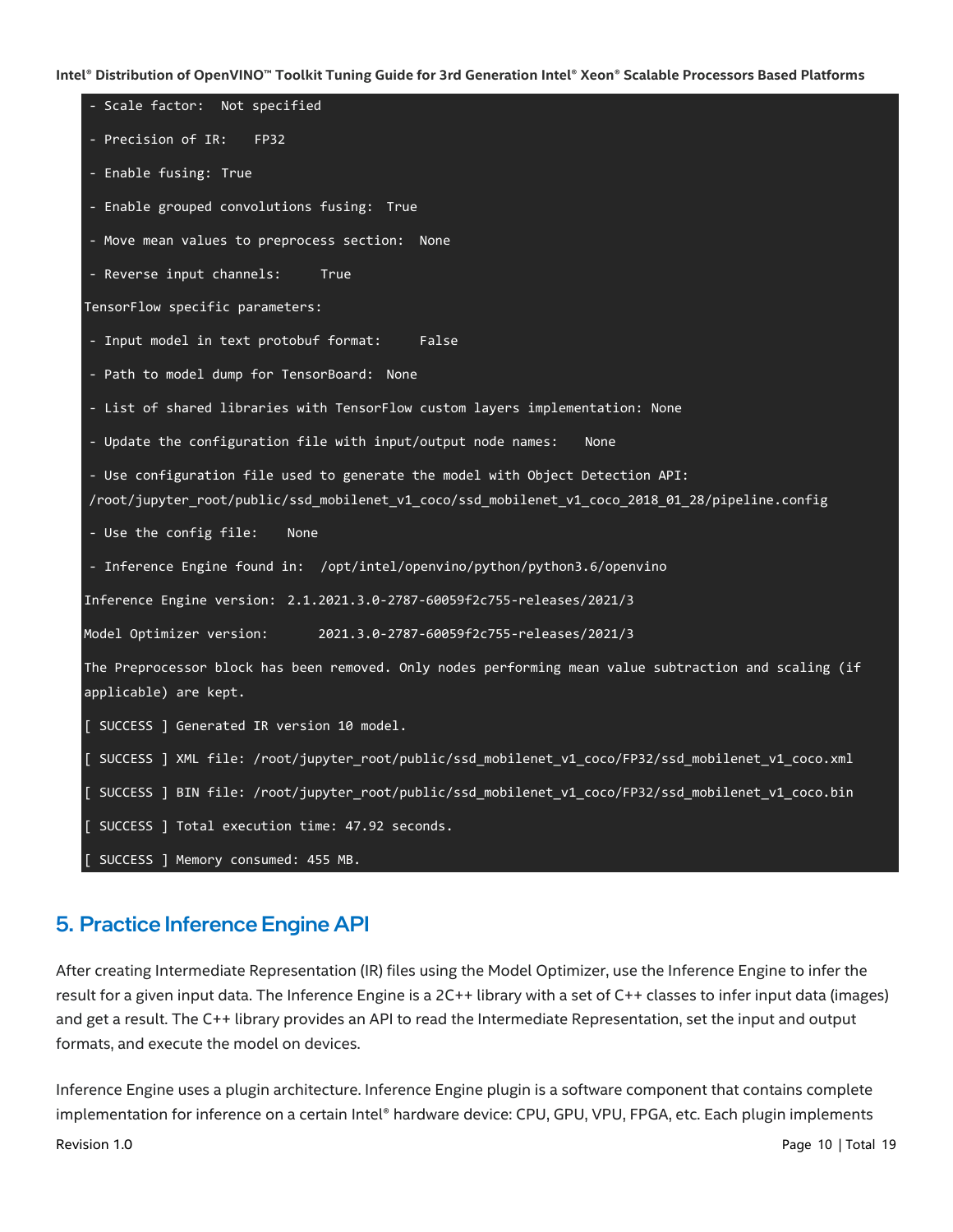**Intel® Distribution of OpenVINO™ Toolkit Tuning Guide for 3rd Generation Intel® Xeon® Scalable Processors Based Platforms** the unified API and provides additional hardware-specific APIs. Integration process consists of the following steps:



## <span id="page-10-0"></span>5.1. Load Plugin

Create Inference Engine Core to manage available devices and their plugins internally.



## <span id="page-10-1"></span>5.2. Read Model IR

Read a model IR created by the Model Optimizer.



## <span id="page-10-2"></span>5.3. Configure Input & Output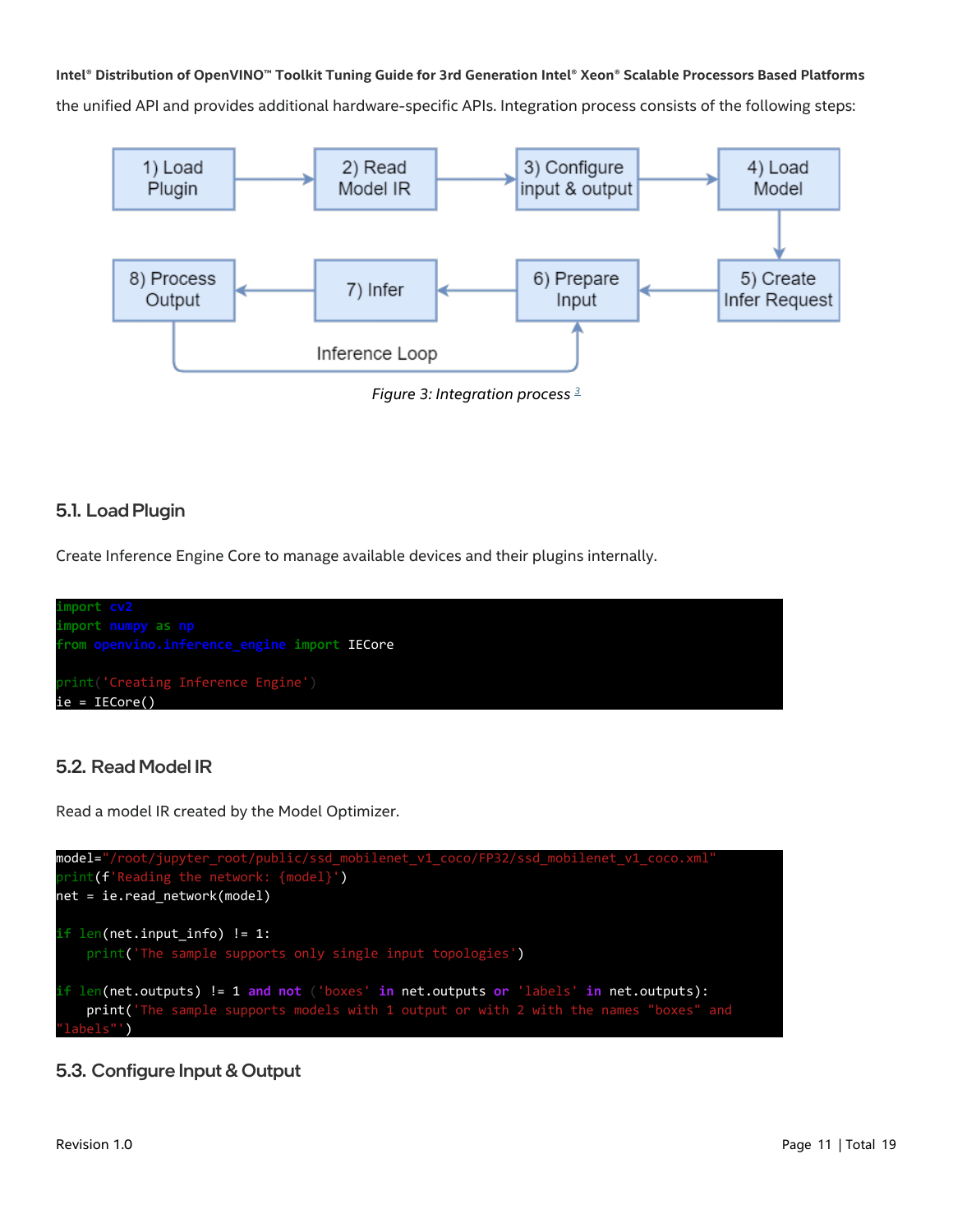The information about the input and output layers of the network is stored in the loaded neural network object **net**, and we need to obtain the information about the input and output layers and set the inference execution accuracy of the network by the following two parameters.

- input info
- outputs



### <span id="page-11-0"></span>5.4. Load Model

Load the model to the device using

• InferenceEngine::Core::LoadNetwork()

```
int('Loading the model to the plugin')
exec net = ie.load network(network=net, device name="CPU")
```
### <span id="page-11-1"></span>5.5. Create Inference Request and Prepare Input

To perform a neural network inference, we need to read the image from disk and bind it to the input blob. After loading the image, we need to determine the image size and layout format. For example, the default layout format of OpenCV is **CHW**, but the original layout of the image is **HWC**, so we need to modify the layout format and add the Batch size **N dimension**, then organize the image format according to NCHW for inferencing and resize the input image to the network input size.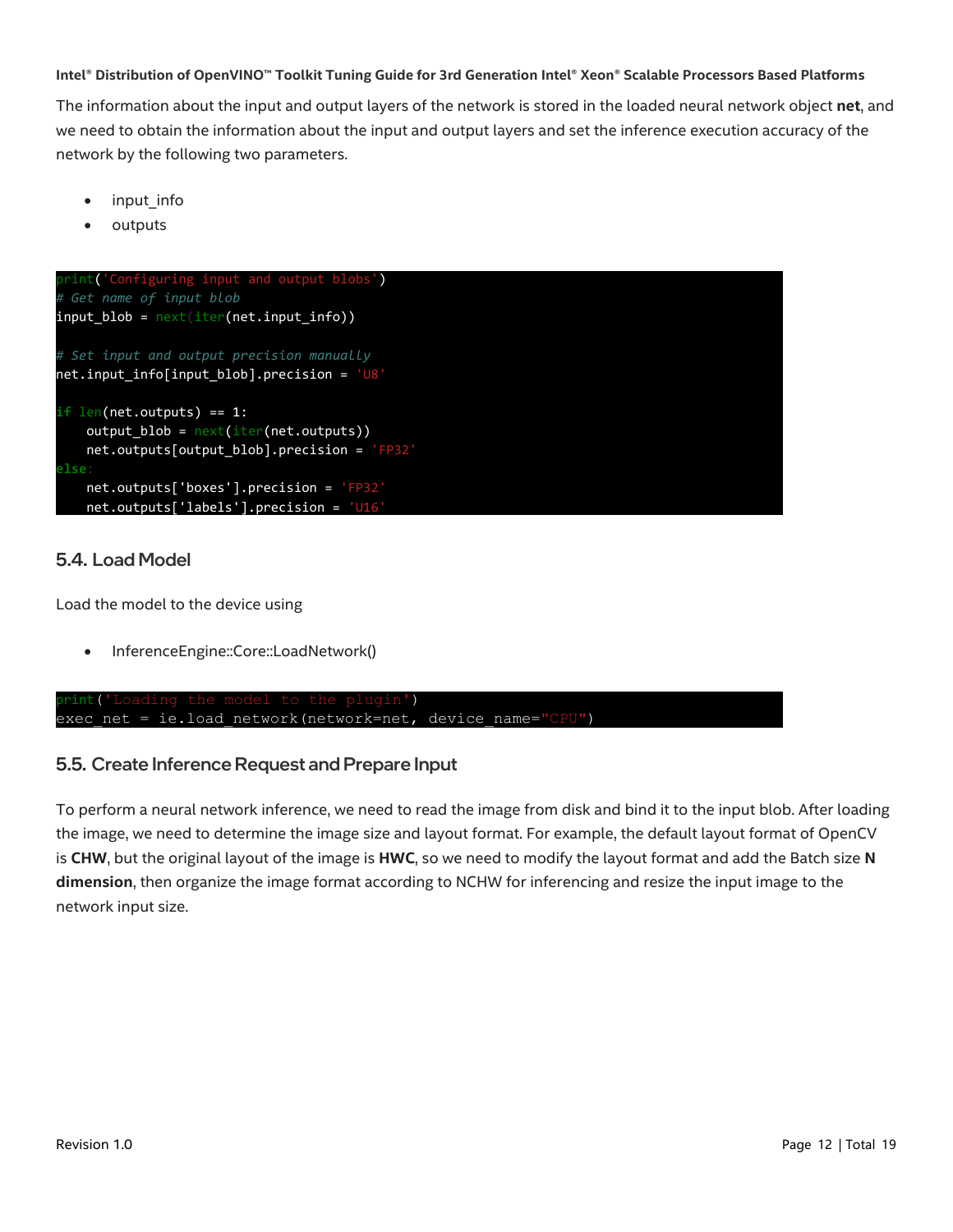```
# load_network() method of the IECore class with a specified number of requests (default 1) 
returns an ExecutableNetwork
# instance which stores infer requests. So you already created Infer requests in the previous 
step.
image_input = "pics/horse1.bmp"
original_image = cv2.imread(image_input)
image = original_image.copy()
_, _, net_h, net_w = net.input_info[input_blob].input_data.shape
if image.shape[:-1] != (net_h, net_w):
    print(f'Image {image_input} is resized from {image.shape[:-1]} to {(net_h, net_w)}')
   image = cv2.resize(image, (net w, net h))
# Change data layout from HWC to CHW
image = image.transpose((2, 0, 1))# Add N dimension to transform to NCHW
image = np.expand_dims(image, axis=0)
```
## <span id="page-12-0"></span>5.6. Inference Calls

In this tutorial, here we use the synchronous API to demonstrate how to perform inference, calling:

• InferenceEngine::InferRequest::Infer()

If we want to improve the inference performance, we can also use the asynchronous API for inference as follows:

- InferenceEngine::InferRequest::StartAsync()
- InferenceEngine::InferRequest::Wait()



### <span id="page-12-1"></span>5.7. Process the Output

After the inference engine inputs the graph and performs inference, a result is generated. The result contains a list of classes (class\_id), confidence and bounding boxes. For each bounding box, the coordinates are given relative to the upper left and lower right corners of the original image. The correspondence between class\_id and the labels file allow us to parse the text corresponding to the class, which is used to facilitate human reading comprehension.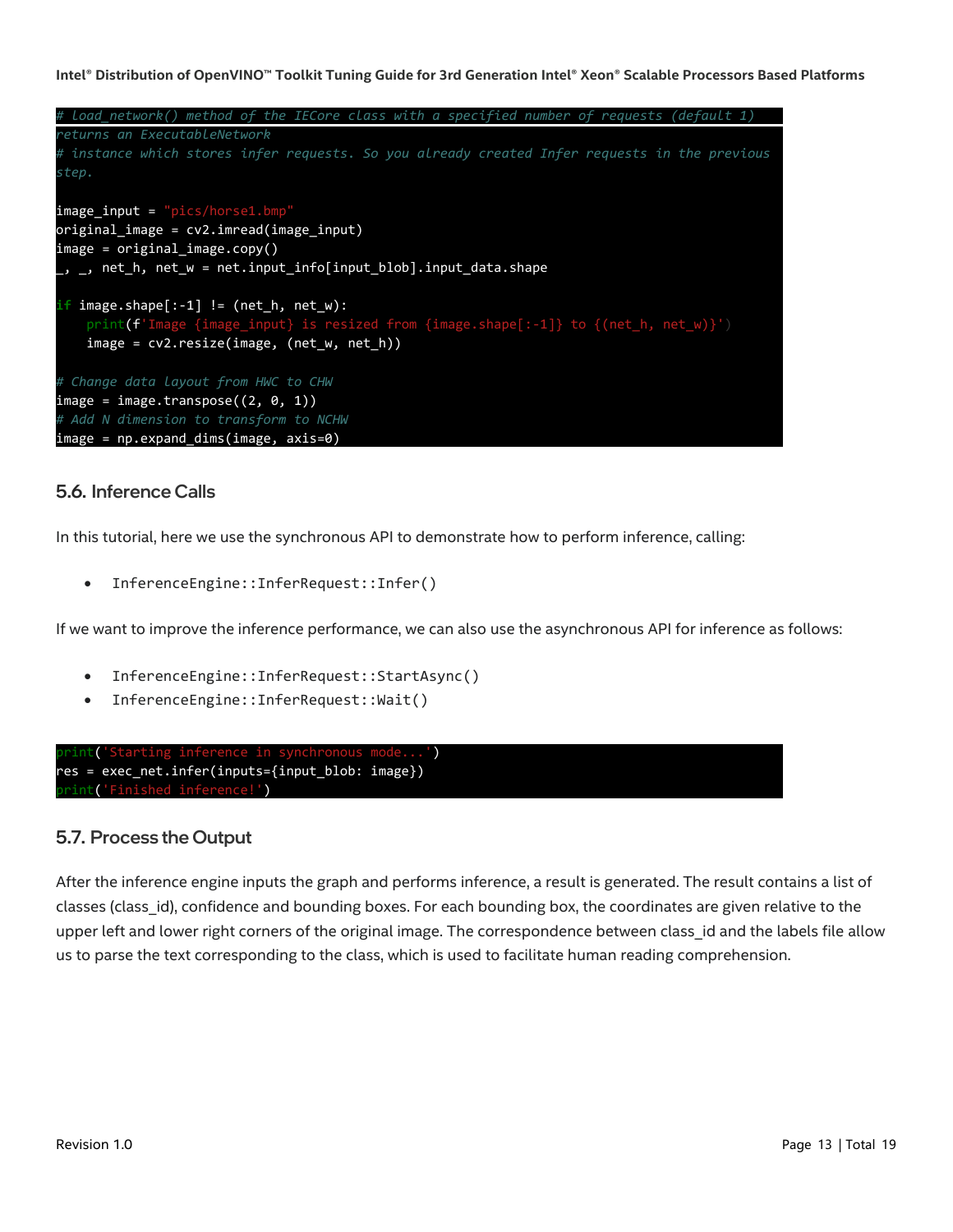```
# Generate a label list
labels="coco_91cl_bkgr.txt"
with open(labels, 'r') as f:
     labels = [line.split(',')[0].strip() for line in f]
output image = original image.copy()
h, w, = = output_image.shape
if len(net.outputs) == 1:
    res = res[output block] # Change a shape of a numpy.ndarray with results ([1, 1, N, 7]) to get another 
one ([N, 7]),
     # where N is the number of detected bounding boxes
   detections = res.readpe(-1, 7)
else:
    detections = res['boxes']
    labels = res['labels']
    # Redefine scale coefficients
   w, h = w / net_w, h / net_hfor i, detection in enumerate(detections):
     if len(net.outputs) == 1:
        _, class_id, confidence, xmin, ymin, xmax, ymax = detection
    else:
        class id = labels[i] xmin, ymin, xmax, ymax, confidence = detection
    if confidence > 0.33:
        label = labels(int(\text{class_id})]xmin = int(xmin * w)ymin = int(ymin * h)xmax = int(xmax * w)
        ymax = int(ymax * h)
         print(f'Found: label = {label}, confidence = {confidence:.2f}, '
              f'coords = ({xmin}, {ymin}), ({xmax}, {ymax})') # print(f'Found: class_id = {class_id}, confidence = {confidence:.2f}, '
         # f'coords = ({xmin}, {ymin}), ({xmax}, {ymax})')
         # Draw a bounding box on a output image
         cv2.rectangle(output_image, (xmin, ymin), (xmax, ymax), (0, 255, 0), 2)
cv2.imwrite('out.bmp', output_image)
 print('Image out.bmp created!')
```
<span id="page-13-0"></span>5.8. Visualization of the Inference Results

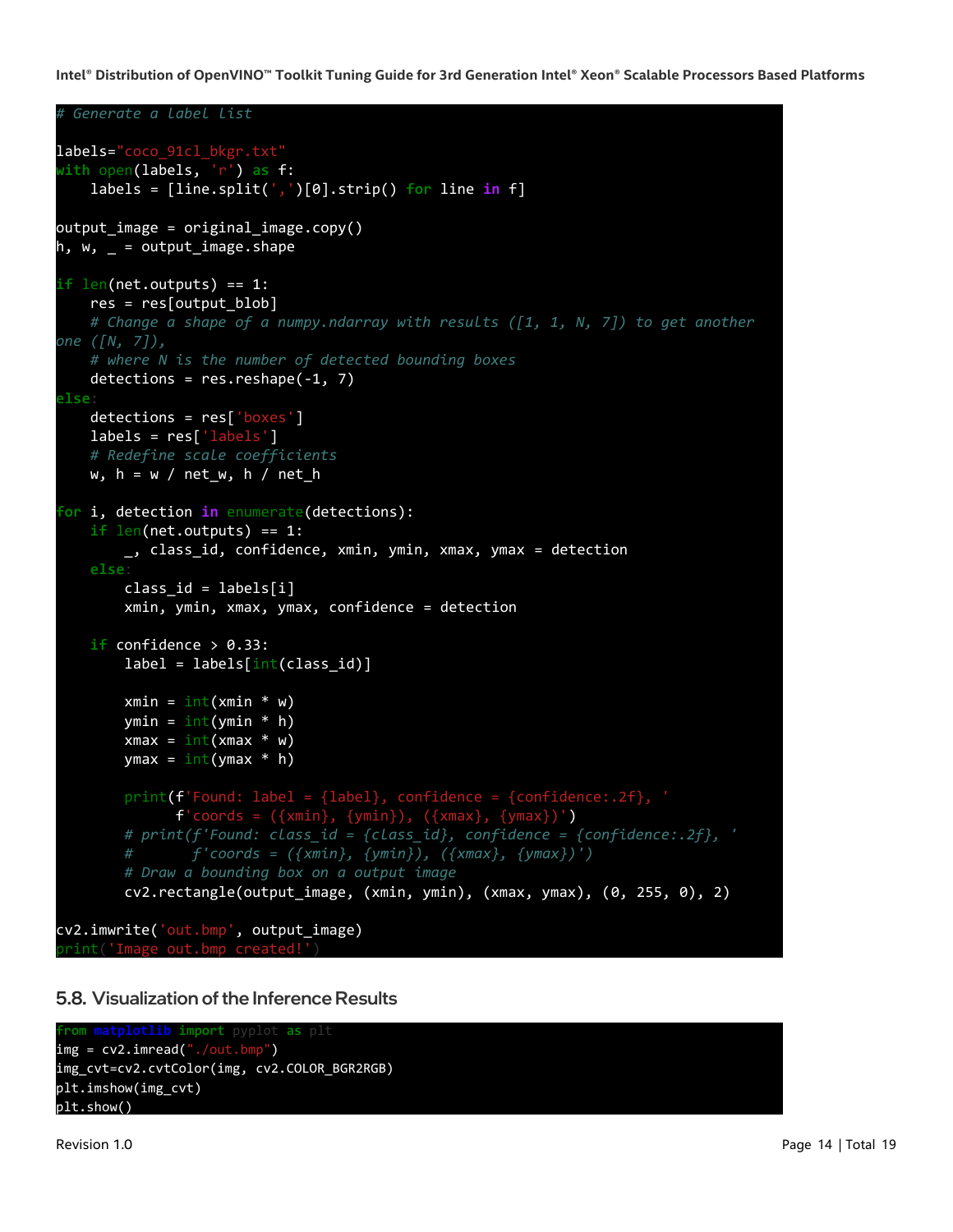

*Figure 4: Image example* 

# <span id="page-14-0"></span>6. Practice Post-Training Optimization Tool

Post-training Optimization Tool (POT) is designed to accelerate the inference of deep learning models by applying special methods without model retraining or fine-tuning, liked post-training quantization. Therefore, the tool does not require a training dataset or a pipeline. To apply post-training algorithms from the POT, you need:

- A full precision model, FP32 or FP16, converted into the OpenVINO™ Intermediate Representation (IR) format
- A representative calibration dataset of data samples representing a use case scenario, for example, 300 images

The tool is aimed to fully automate the model transformation process without changing the model structure. The POT is available only in the Intel® Distribution of OpenVINO™ toolkit and is not open sourced. For details about the low-precision flow in OpenVINO™, see the [Low Precision Optimization Guide.](https://docs.openvinotoolkit.org/latest/pot_docs_LowPrecisionOptimizationGuide.html)

Post-training Optimization Tool includes a standalone command-line tool and a Python\* API that provide the following key features:

- Two post-training 8-bit quantization algorithms: fast [DefaultQuantization](https://docs.openvinotoolkit.org/latest/pot_compression_algorithms_quantization_default_README.html) and precise [AccuracyAwareQuantization.](https://docs.openvinotoolkit.org/latest/pot_compression_algorithms_quantization_accuracy_aware_README.html)
- Global optimization of post-training quantization parameters using the [Tree-Structured Parzen Estimator.](https://docs.openvinotoolkit.org/latest/pot_compression_optimization_tpe_README.html)
- Symmetric and asymmetric quantization schemes. For details, see the [Quantization](https://docs.openvinotoolkit.org/latest/pot_compression_algorithms_quantization_README.html) section.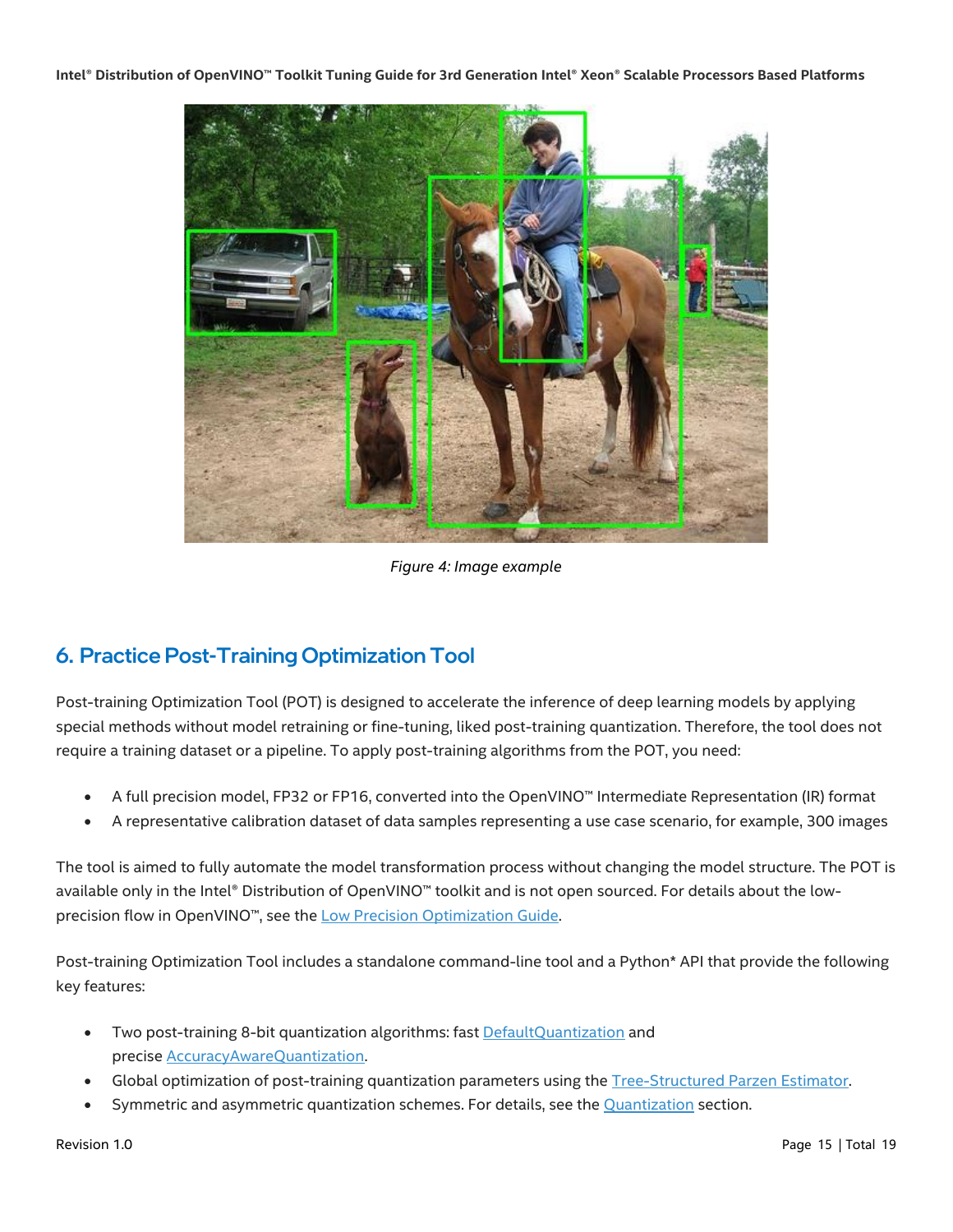- Compression for different hardware targets such as CPU and GPU.
- Per-channel quantization for Convolutional and Fully-Connected layers.
- Multiple domains: Computer Vision, Recommendation Systems.
- Ability to implement a custom optimization pipeline via the supported [API](https://docs.openvinotoolkit.org/latest/pot_compression_api_README.html).

Before we start using the POT tool, we will need to prepare some config files:

- dataset files
- dataset definitions file: dataset definitions.yml
- model json config for POT: ssd\_mobilenetv1\_int8.json
- model accuracy checker config: ssd\_mobilenet\_v1\_coco.yml

#### <span id="page-15-0"></span>6.1. Dataset Preparation

In this tutorial, we are using the dataset of [Common Objects in Context \(COCO\)](https://cocodataset.org/#home) which the model was trained with this dataset. Please prepare the dataset according to [Dataset Preparation Guide.](https://github.com/openvinotoolkit/open_model_zoo/blob/release/data/datasets.md) 

To download COCO dataset, you need to follow the steps below:

- Download [2017 Val images](http://images.cocodataset.org/zips/val2017.zip) and [2017 Train/Val annotations](http://images.cocodataset.org/annotations/annotations_trainval2017.zip)
- Unpack archives

#### <span id="page-15-1"></span>6.2. Global Dataset Configuration

If you want use definitions file in quantization via Post Training Optimization Toolkit (POT), you need to input the correct file path in these fields in the global dataset configuration file:

- annotation\_file: [PATH\_TO\_DATASET]/instances\_val2017.json
- data\_source: [PATH\_TO\_DATASET]/val2017

### <span id="page-15-2"></span>6.3. Prepare Model Quantization and Configuration

We will need to create two config files to include model specific and dataset specific configurations to POT tool.

- ssd\_mobilenetv1\_int8.json
- ssd\_mobilenet\_v1\_coco.yml
- 1. Create a new file and name it ssd mobilenetv1 int8.json. This is the POT configuration file.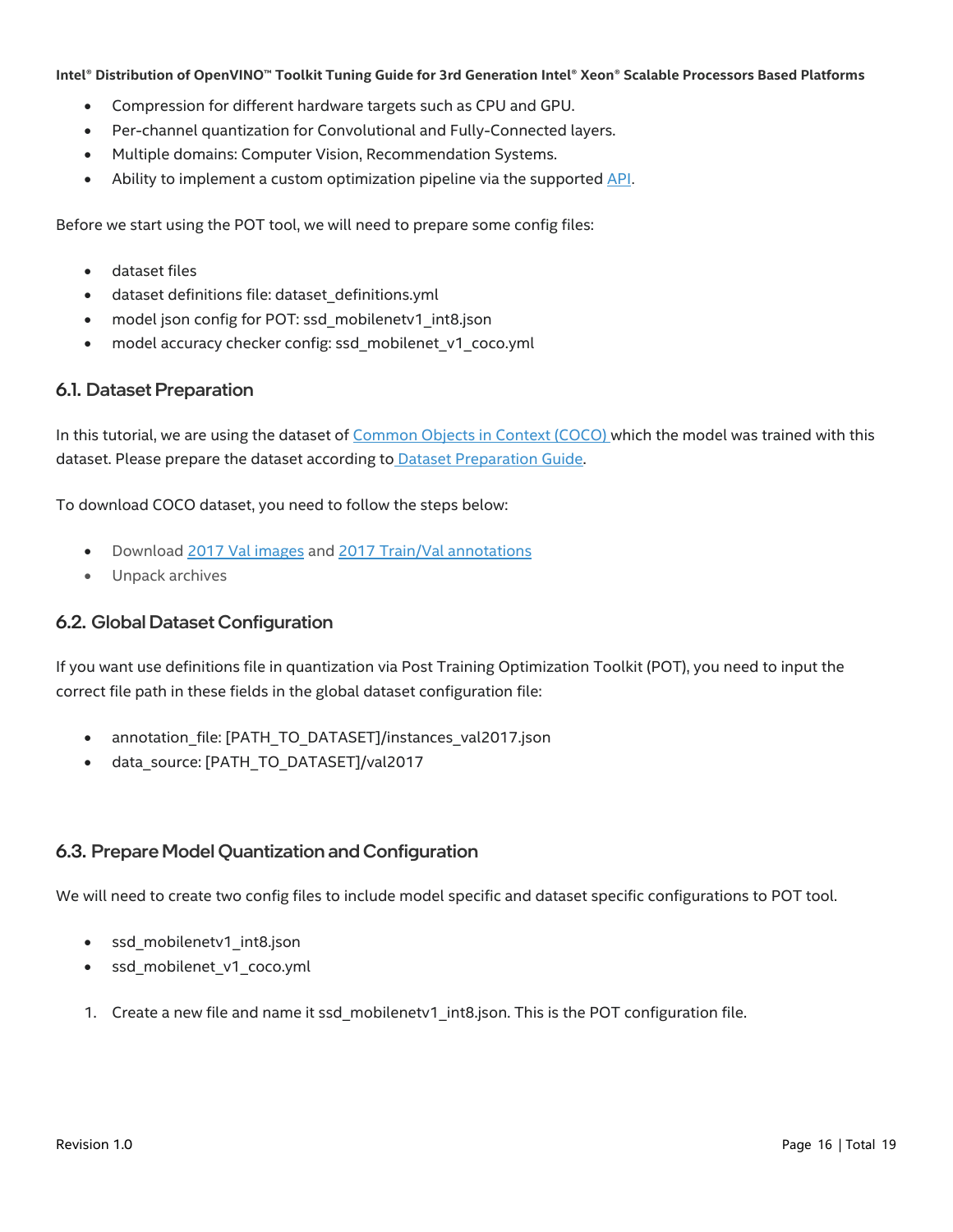

2. Create a dataset config file and name it ssd\_mobilenet\_v1\_coco.yml.



### <span id="page-16-0"></span>6.4. Quantize the Model

Now run the Accuracy checker tool and POT tool to create your quantized IR files.

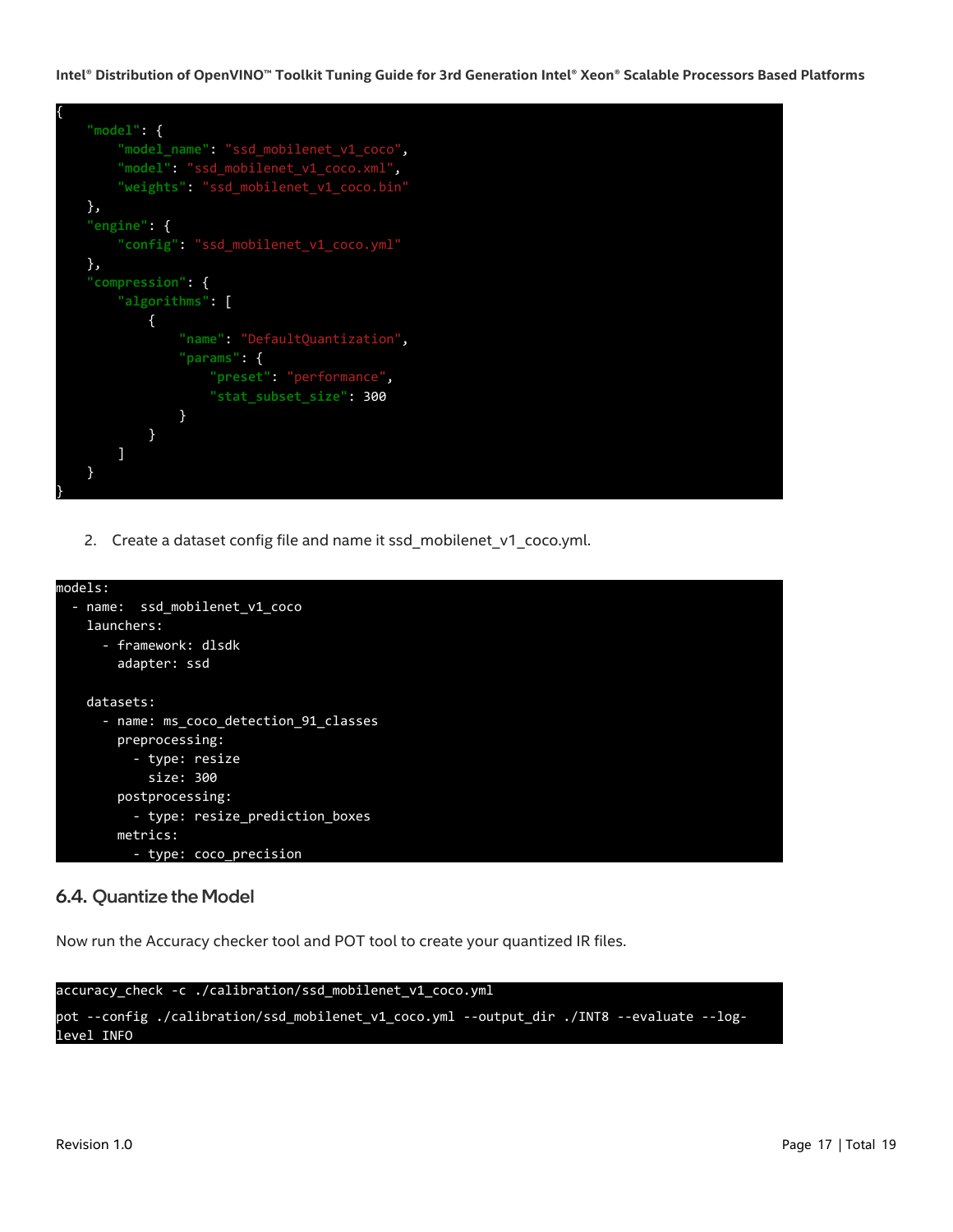#### <span id="page-17-0"></span>6.5. Compare FP32 and INT8 Model Performance

This topic demonstrates how to run the Benchmark Python\* Tool, which performs inference using convolutional networks. Performance can be measured for two inference modes: synchronous (latency-oriented) and asynchronous (throughput-oriented).

Upon start-up, the application reads command-line parameters and loads a network and images/binary files to the Inference Engine plugin, which is chosen depending on a specified device. The number of infer requests and execution approach depend on the mode defined with the -api command-line parameter. [\(https://docs.openvinotoolkit.org/2020.4/openvino\\_inference\\_engine\\_tools\\_benchmark\\_tool\\_README.html\)](https://docs.openvinotoolkit.org/2020.4/openvino_inference_engine_tools_benchmark_tool_README.html)

Please run both of your FP32 and INT8 models on [Benchmark Python\\* Tool](https://docs.openvinotoolkit.org/latest/openvino_inference_engine_tools_benchmark_tool_README.html) and compare your results.

```
python3 /opt/intel/openvino_2021/deployment_tools/tools/benchmark_tool/benchmark_app.py \
     -m <Directory for FP32 and INT8 
models>/ssd_mobilenet_v1_coco/INT8/ssd_mobilenet_v1_coco_int8.xml
```
Now that you have run both your FP32 and INT8 IRs, you can make a comparison of the performance gain you are achieving with INT8 IR files. See the official benchmark r[esults for Intel® Distribution of OpenVINO™ Toolkit](https://docs.openvinotoolkit.org/latest/openvino_docs_performance_benchmarks_openvino.html) on various Intel® hardware settings.

# <span id="page-17-1"></span>7. Conclusion

This article describes an overview of Intel® Distribution of OpenVINO™ Toolkit with how to get started guides and using the power of vector neural network instructions (VNNI) and Intel® Advanced Vector Extensions (AVX512) with low precision inference workloads. The steps and codes shown are aimed at modifying the similar type of workloads to help you leverage these tutorials. You can also clearly see the performance boost of using these methodologies on [this](https://docs.openvinotoolkit.org/latest/openvino_docs_performance_benchmarks_openvino.html)  [official benchmark result page.](https://docs.openvinotoolkit.org/latest/openvino_docs_performance_benchmarks_openvino.html) 

## <span id="page-17-2"></span>8. Additional Information

- [Jupyter\\* Notebook Tutorials](https://devcloud.intel.com/edge/get_started/tutorials) sample application Jupyter\* Notebook tutorials
- [Intel® Distribution of Open](https://software.intel.com/openvino-toolkit)VINO™ toolkit Main Page learn more about the tools and use of the Intel® Distribution of OpenVINO™ toolkit for implementing inference on the edge